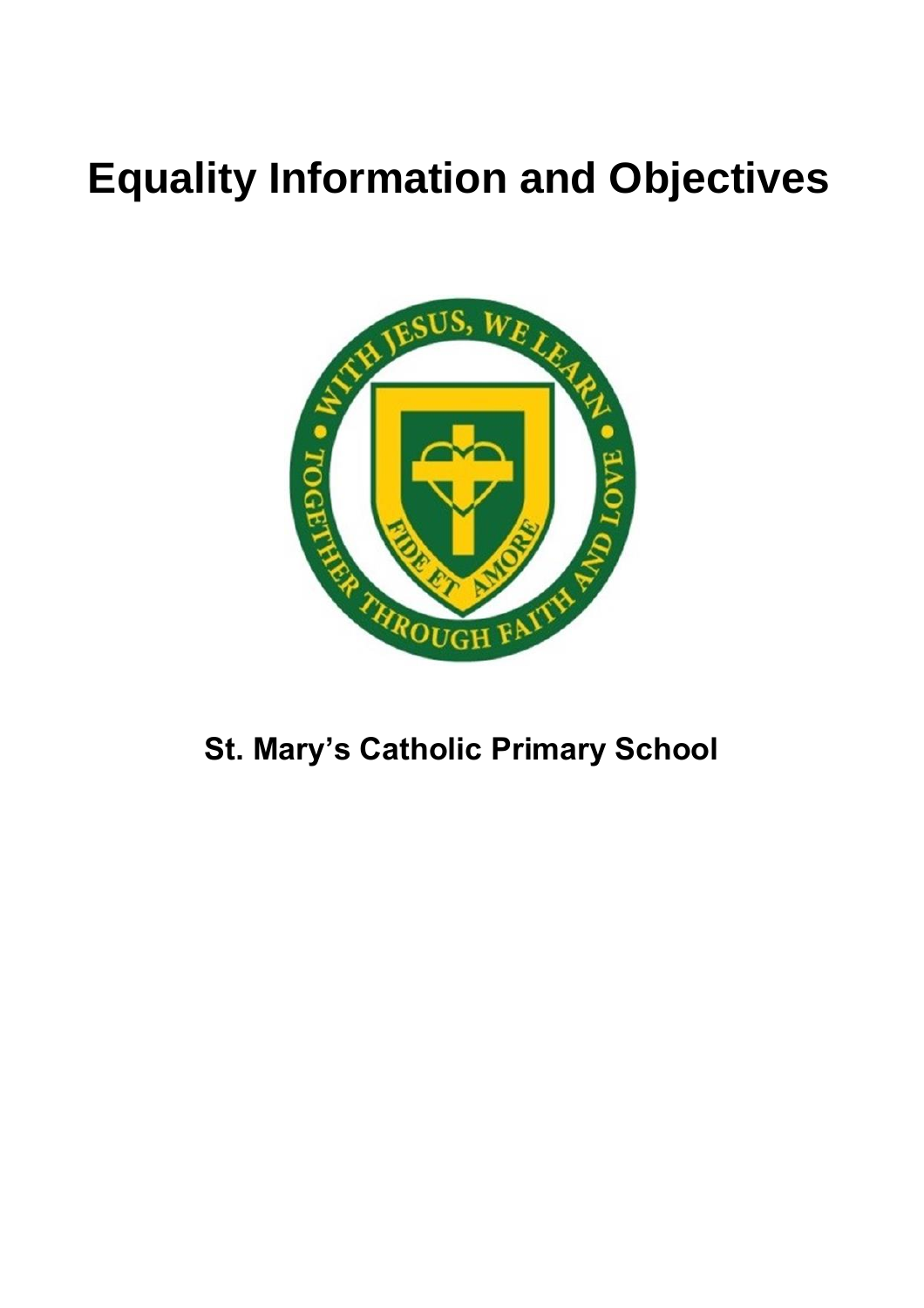#### **1. Aims**

Our school aims to meet its obligations under the public sector equality duty by having due regard to the need to:

- Eliminate discrimination and other conduct that is prohibited by the Equality Act 2010
- Advance equality of opportunity between people who share a protected characteristic and people who do not share it
- Foster good relations across all characteristics between people who share a protected characteristic and people who do not share it

#### **2. Legislation and guidance**

This document meets the requirements under the following legislation:

- [The Equality Act 2010,](http://www.legislation.gov.uk/ukpga/2010/15/contents) which introduced the public sector equality duty and protects people from discrimination
- [The Equality Act 2010 \(Specific Duties\) Regulations 2011,](http://www.legislation.gov.uk/uksi/2011/2260/contents/made) which require schools to publish information to demonstrate how they are complying with the public sector equality duty and to publish equality objectives

This document is also based on Department for Education (DfE) guidance: [The Equality Act 2010 and](https://www.gov.uk/government/uploads/system/uploads/attachment_data/file/315587/Equality_Act_Advice_Final.pdf)  [schools.](https://www.gov.uk/government/uploads/system/uploads/attachment_data/file/315587/Equality_Act_Advice_Final.pdf) 

#### **3. Roles and responsibilities**

The governing board will:

- Ensure that the equality information and objectives as set out in this statement are published and communicated throughout the school, including to staff, pupils and parents, and that they are reviewed and updated at least once every four years
- Delegate responsibility for monitoring the achievement of the objectives on a daily basis to the Headteacher

The Headteacher will:

- Promote knowledge and understanding of the equality objectives amongst staff and pupils
- Monitor success in achieving the objectives and report back to governors

All school staff are expected to have regard to this document and to work to achieve the objectives as set out in section 8.

### **4. Eliminating discrimination**

The school is aware of its obligations under the Equality Act 2010 and complies with non-discrimination provisions.

Where relevant, our policies include reference to the importance of avoiding discrimination and other prohibited conduct.

Staff and governors are regularly reminded of their responsibilities under the Equality Act, for example during meetings.

New staff receive training on the Equality Act as part of their induction, and all staff receive refresher training every September at the start of a new academic year.

The Headteacher is the designated member of staff for monitoring equality issues. They regularly liaise regarding any issues and make senior leaders and governors aware of these as appropriate.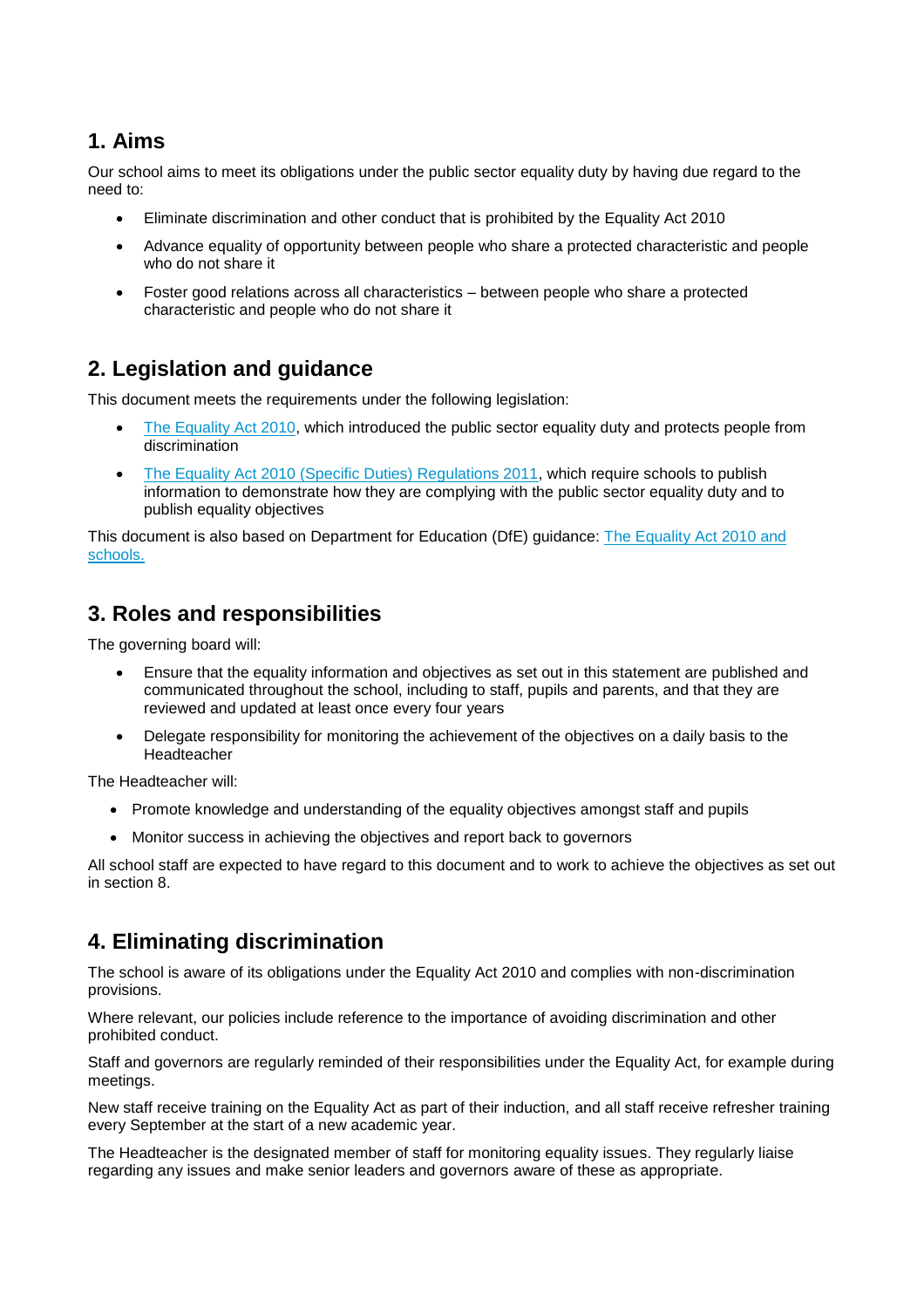## **5. Advancing equality of opportunity**

As set out in the DfE guidance on the Equality Act, the school aims to advance equality of opportunity by:

- Removing or minimising disadvantages suffered by people which are connected to a particular characteristic they have e.g. pupils with disabilities.
- Taking steps to meet the particular needs of people who have a particular characteristic e.g. enabling pupils with a disability to access the curriculum and the physical environment of our school.
- Encouraging and enabling children who have a particular characteristic to participate fully in any activities (e.g. encouraging all pupils to be actively involved in all aspects of school including extracurricular clubs, playground activities and out of school learning opportunities.

In fulfilling this aspect of the duty, the school will:

- Publish attainment data each academic year showing how pupils with different characteristics are performing.
- Analyse the above data to determine strengths and areas for improvement (implement actions in response to whole school evaluations).
- Make evidence available identifying improvements for specific groups (e.g. evidence of progress for pupils with a specific disability).

## **6. Fostering good relations**

The school aims to foster good relations between those who share a protected characteristic and those who do not share it by:

- Promoting tolerance, friendship and understanding of a range of religions and cultures through different aspects of our curriculum. This includes teaching in R.E., and Personal, Social, Health and Economic (PSHE) education, but also activities in other curriculum areas. For example, as part of teaching and learning in English, pupils will be introduced to literature from a range of cultures. Through our annual One World Week celebrations, pupils are given the opportunity to celebrate different cultures from around the World through cross-curricular activities, assemblies and workshops.
- Holding assemblies and workshops dealing with relevant issues. Pupils will be encouraged to take a lead in such assemblies and we will also invite external speakers to contribute. This includes activities as a part of our annual Friendship Week and visits from the Hillingdon Life Bus (both exploring antibullying messages).
- Working with our local community. This includes inviting leaders of local faith groups to speak at assemblies, and organising school trips and activities based around the local community. This links with our R.E. work whereby each class will study a different faith each year.
- We work with parents to promote knowledge and understanding of different cultures. Parents are invited into our school, as a part of our Curriculum afternoon, to participate in our One World Week celebrations. They are encouraged to talk to pupils about their families customs/cultures and to read stories in their home language.
- As a part of our SEND coffee mornings, we invite guest speakers into school to talk about a range of disabilities (and SENs) offering support to families but also an awareness of different needs. Recent speakers have included the Hillingdon Autistic Care and Support team, a talk from UCL (BiLingo) representatives on the importance of Bilingualism/Multilingualism, Dr Natalie Moss (the importance of visuals to support a range of needs) and Parent Partnership (support for pupils with a disability).
- We have developed links with people and groups who have specialist knowledge about particular characteristics, which helps inform and develop our approach.

#### **7. Equality considerations in decision-making**

The school ensures it has due regard to equality considerations whenever significant decisions are made.

The school always considers the impact of significant decisions on particular groups. For example, when a school trip or activity is being planned, the school considers whether the trip:

• Is accessible to pupils with disabilities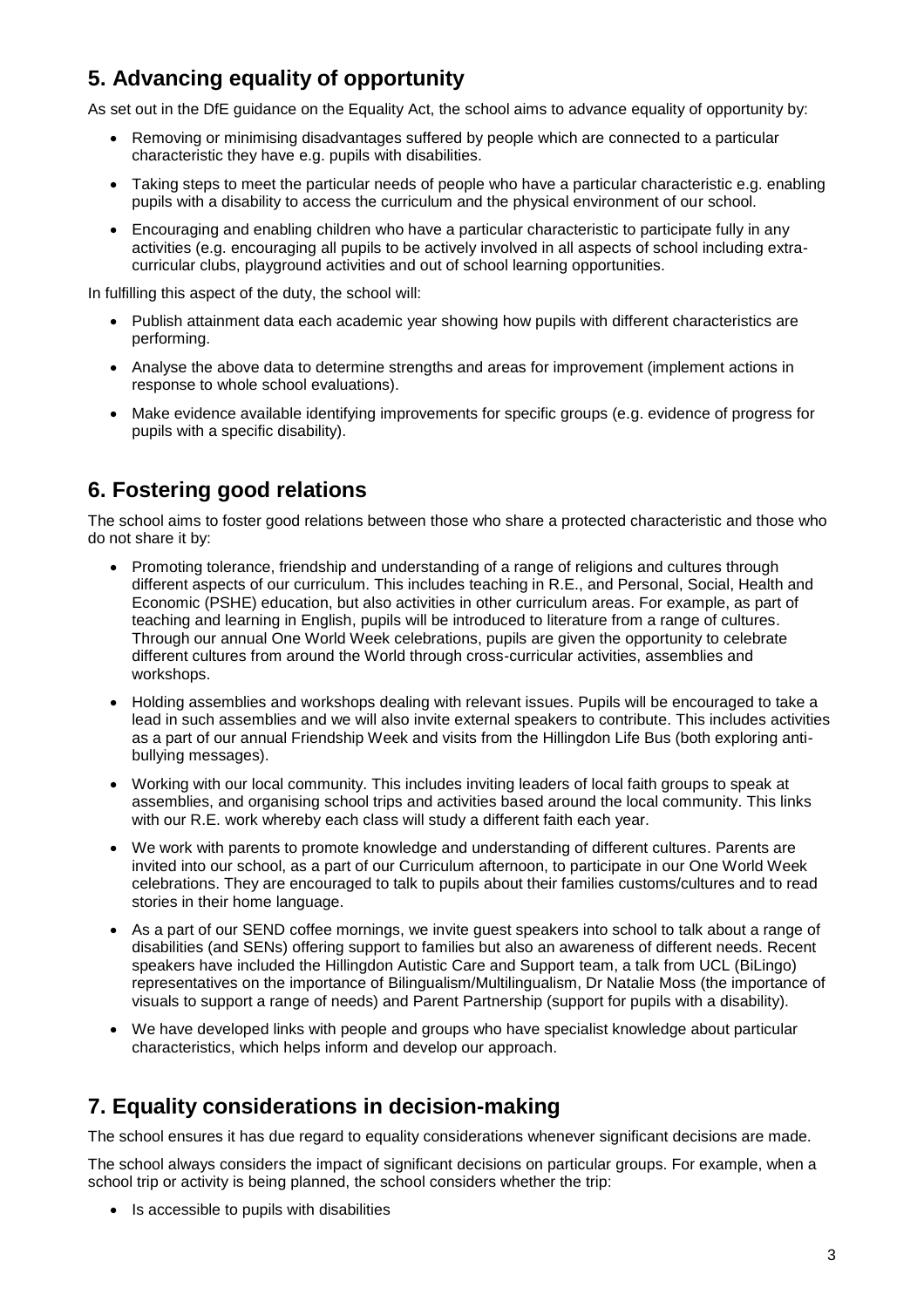• Has equivalent facilities for boys and girls

The school keeps a written record (included in Risk Assessment) to show we have actively considered our equality duties and asked ourselves relevant questions.

## **8. Equality objectives**

**Objective 1: To continue to employ staff on their ability to perform the designated role effectively.**  *Have in place a reasonable adjustment agreement for all staff with disabilities, to meet their needs better and ensure that any disadvantages they experience are addressed.*

Why we have chosen this objective: To ensure staff are employed based on their ability to perform their role. To meet the needs of all staff and to ensure that any disadvantages are addressed.

To achieve this objective we plan to: Develop reasonable adjustment agreements as, and when, is appropriate.

Progress we are making towards this objective: We have carried out an Accessibility Audit and implemented various reasonable adjustments including adjustments to our physical environment (see our Accessibility Plan for further details).

#### **Objective 2: To continue to treat all children and adults with courtesy, respect, integrity and dignity.**

Why we have chosen this objective: As a Catholic School, the teachings of the gospels are at the centre of everything we do and we actively promote a sense of community whereby we treat each other with respect.

To achieve this objective we plan to: Incorporate the teachings of the gospel into everything we do: school policy and practice.

Progress we are making towards this objective: All school policies reflect gospel values (where appropriate).

#### *Objective 3:* **To continue to ensure all children progress and achieve with equality.**

Why we have chosen this objective: As an inclusive school, we aim to ensure that all children are included in all aspects of school life and that they make progress.

To achieve this objective we plan to: Monitor the progress of all pupils termly – planning and implementing appropriate support (and reasonable adjustments) where needed.

Progress we are making towards this objective: We hold Pupil Progress Meetings at the end of each term to analyse the level of progress that all children are making. Appropriate support is planned according to the particular needs of individual children.

#### *Objective 4:* **To continue to challenge any type of intolerant attitude, comment or action that undermines the value of dignity of others.**

Why we have chosen this objective: To continue to promote respect across our school community (pupils, parents and staff).

To achieve this objective we plan to: Immediately address any comments or action. Staff issues will be dealt with according to our Disciplinary Policy and Procedure, pupils according to our Behaviour Policy and parents will be invited to a meeting with a member of our SMT and reminded of our school values and our Home-School agreement.

Progress we are making towards this objective: Appropriate policies and procedures are in place.

#### **Objective 5: To continue to celebrate cultural diversity through our curriculum.**

Why we have chosen this objective: We want our pupils to develop a deeper understanding of different cultures and to respect any differences.

To achieve this objective we plan to: Develop a deeper understanding of different cultures through our curriculum. This will include studying different religions as a part of R.E. lessons, exploring stories from around the World and finding out about different countries as a part of Geography and History topics. We